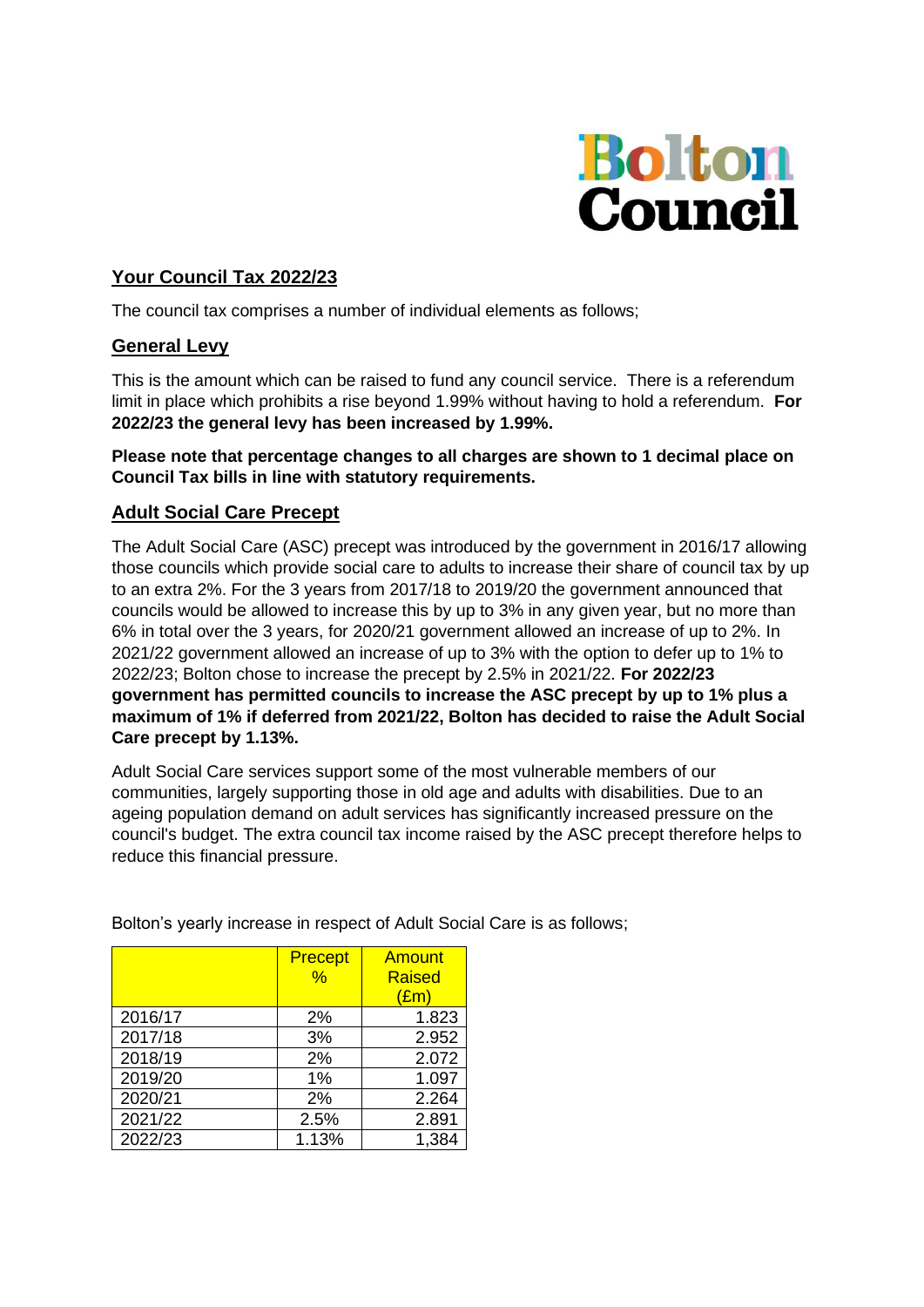# **Greater Manchester Mayoral Precepts**

2018/19 was the first year when the Mayor for Greater Manchester took responsibility for both the GM Police and Crime Commissioner and GM Fire and Rescue Authority services. Greater Manchester Combined Authority now sets two precepts:

- Mayoral Police and Crime Commissioner Precept; and
- Mayoral General Precept (including Fire Services)

With regard to the Mayoral General Precept this is used specifically for initiatives to develop and enhance the whole of the Greater Manchester region.

Increases in the Mayoral Precepts are added onto the council tax charge set by Bolton. For 2022/23 the amounts for properties in Band D are as follows

A **£12 increase** for the Mayoral General (including Fire Services)

A **£10 increase** for the Mayoral Police and Crime Commissioner Precept

### **Council Tax Band and Charges**

The Valuation Office Agency (VOA) is responsible for setting the bands which are based on property values at 1st April 1991. Your council tax bill shows which band your property is in. For 2022/23 the charges per band are as follows

|               |                      | <b>Bolton</b><br>Charge | <b>Parish of</b><br><b>Blackrod</b> | <b>Parish of</b><br><b>Horwich</b> | <b>Parish of</b><br>Westhoughton |
|---------------|----------------------|-------------------------|-------------------------------------|------------------------------------|----------------------------------|
| Band A        | £40,000 or less      | £1,302.75               | £1,327.53                           | £1,320.67                          | £1,314.33                        |
| Band B        | £40,001 to £52,000   | £1,519.89               | £1,548.80                           | £1,540.80                          | £1,533.40                        |
| Band C        | £52,001 to £68,000   | £1,737.00               | £1,770.04                           | £1,760.89                          | £1,752.44                        |
| Band D        | £68,001 to £88,000   | £1,954.14               | £1,991.31                           | £1,981.02                          | £1,971.51                        |
| Band E        | £88,001 to £120,000  | £2,388.37               | £2,433.80                           | £2,421.22                          | £2,409.60                        |
| Band F        | £120,001 to £160,000 | £2,822.64               | £2,876.33                           | £2,861.47                          | £2,847.73                        |
| <b>Band G</b> | £160,001 to £320,000 | £3,256.89               | £3,318.84                           | £3,301.69                          | £3,285.84                        |
| Band H        | £320,001 or more     | £3,908.28               | £3,982.62                           | £3,962.04                          | £3,943.02                        |

#### **How is your Council Tax calculated?**

The regulations permit the ASC to be increased by a percentage of the previous year's whole bill in the same way that the general council tax levy is increased. However, Council Tax Regulations state we must show the total cumulative amount raised specifically for Adult Social Care as a line on the council tax bill.

Please click on the relevant link below for your Council Tax Band:

| <b>Band A</b> | <b>Band B</b> |
|---------------|---------------|
|               |               |

[Band C](https://www.bolton.gov.uk/downloads/file/1944/council-tax-bill-band-c-2022-23) [Band D](https://www.bolton.gov.uk/downloads/file/1945/council-tax-bill-band-d-2022-23)

- [Band E](https://www.bolton.gov.uk/downloads/file/1946/council-tax-bill-band-e-2022-23) [Band F](https://www.bolton.gov.uk/downloads/file/1947/council-tax-bill-band-f-2022-23)
- [Band G](https://www.bolton.gov.uk/downloads/file/1948/council-tax-bill-band-g-2022-23) [Band H](https://www.bolton.gov.uk/downloads/file/1949/council-tax-bill-band-h-2022-23)